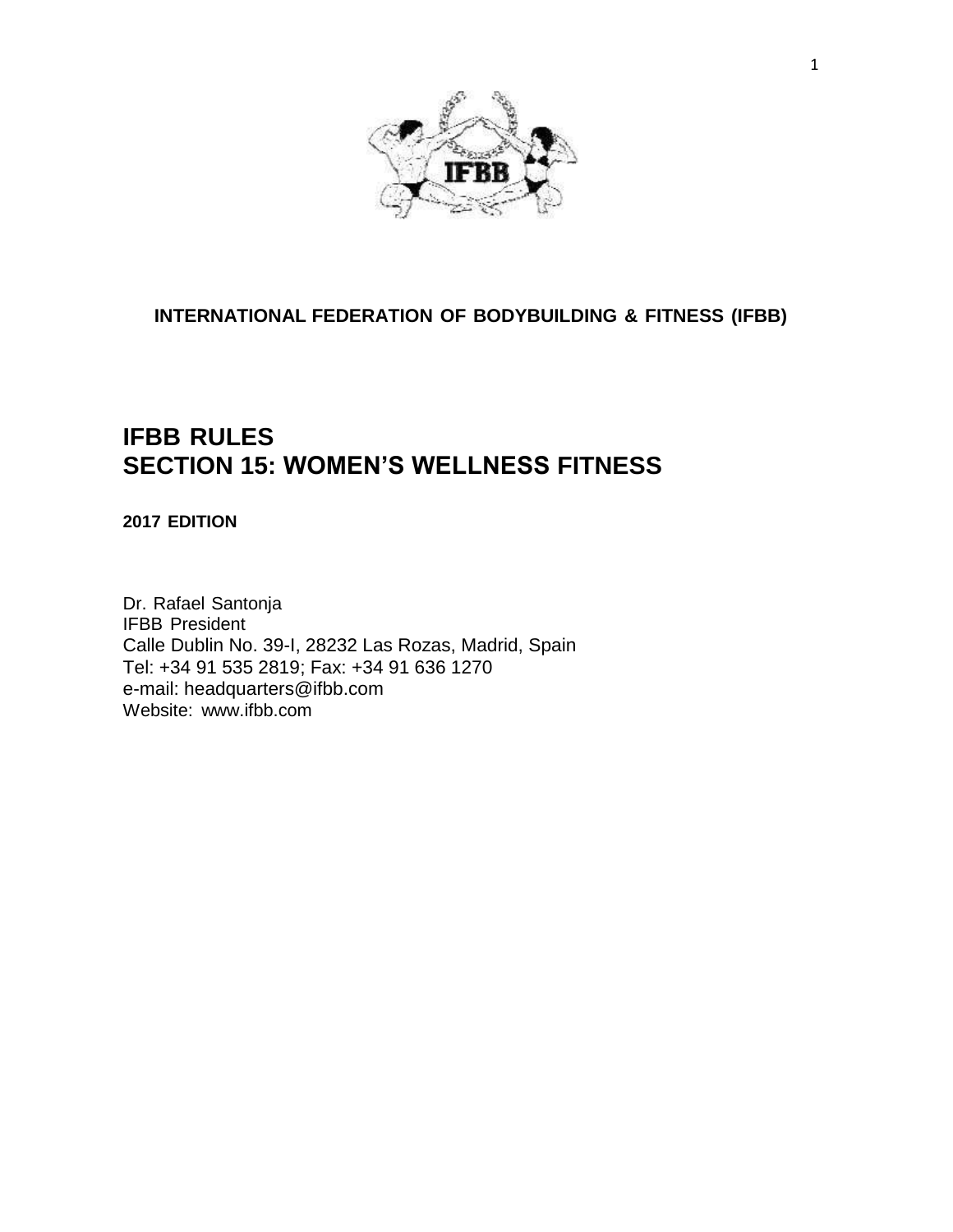# **SECTION 15: WOMEN'S WELLNESS FITNESS**

.

| Article 1: Introduction                                                    | 3               |
|----------------------------------------------------------------------------|-----------------|
| Article 2: Responsibilities of Organizers to Athletes and Delegates        | 3               |
| Article 3: Categories                                                      | 4               |
| Article 4: Rounds                                                          | 4               |
| Article 5: Prejudging: Elimination Round                                   | 5               |
| Article 6: Prejudging and Finals: Attire for All Rounds                    | 5               |
| Article 7: Prejudging: Scoring of the Elimination Round                    | 6               |
| Article 8: Prejudging: Presentation of Round 1                             | 6               |
| Article 9: Prejudging: Scoring of Round 1                                  | $\overline{7}$  |
| Article 10: Prejudging: Assessing of Round 1                               | 8               |
| Article 11: Finals: Attire for Round 2                                     | 8               |
| Article 12: Finals: Presentation of Round 2                                | 8               |
| Article 13: Finals: Scoring of Round 2                                     | 9               |
| Article 14: Finals: Assessing of Round 2                                   | 10              |
| Article 15: Finals: The Awarding Ceremony                                  | 10              |
| Article 16: Finals: Overall Category and Award                             | 10              |
| Article 17: Teams Classification Results and Award                         | 10              |
| Appendix 1: Description of Quarter Turns in a Wellness Fitness Competition | 10              |
| Appendix 2: How to Assess Wellness Fitness Quarter Turns                   | 12 <sup>2</sup> |
| Appendix 3: How to Perform and Asses I-walking                             | 12 <sub>2</sub> |
| Appendix 4: Photographs                                                    | 13              |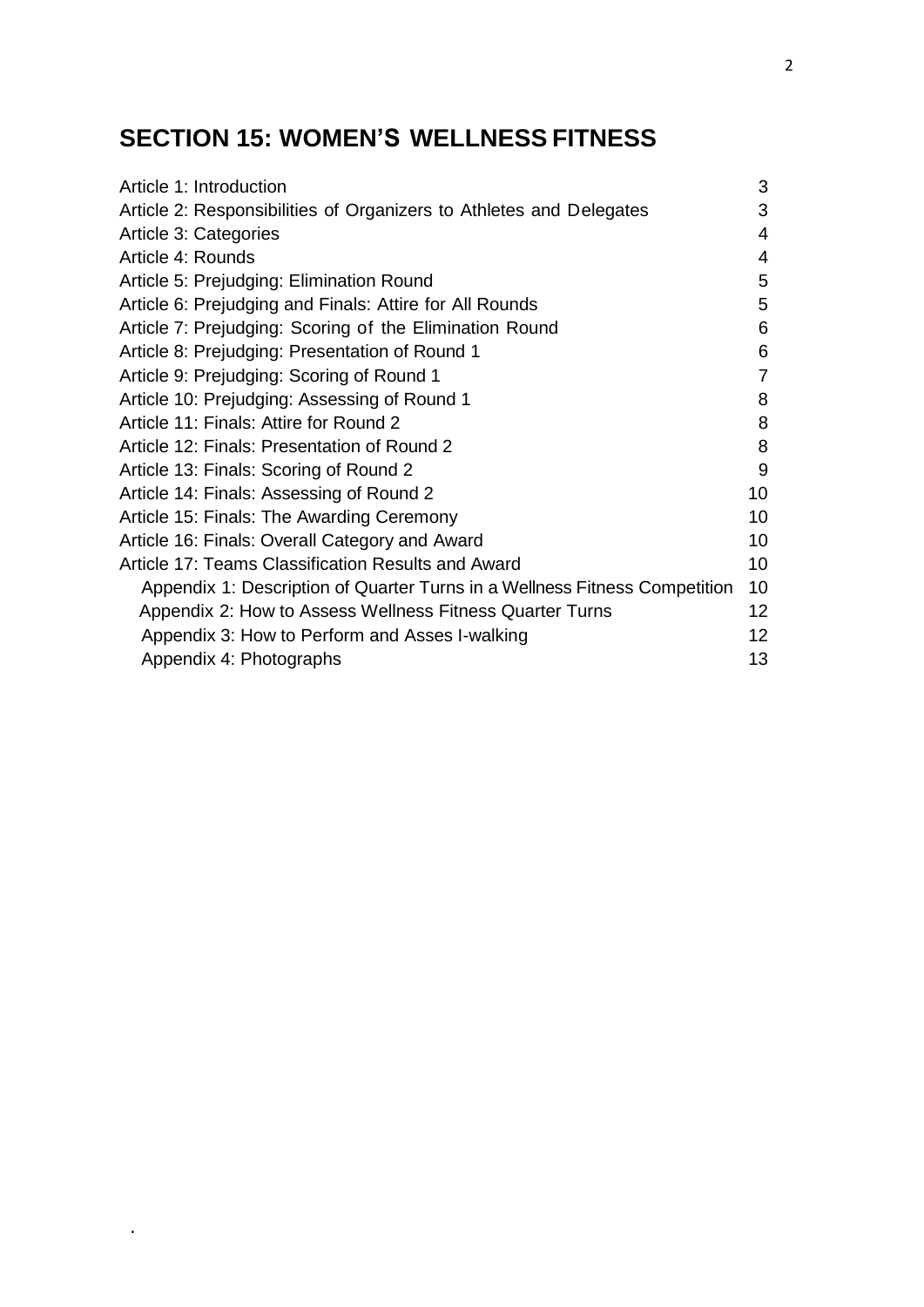#### **Article 1 - Introduction**

Women's Wellness Fitness category was officially recognized as a new sport discipline by the IFBB Executive Council and IFBB Congress on November 04, 2016 (Benidorm, Spain).

#### 1.1 General:

The IFBB Rules for Wellness Fitness consist of regulations, policies, directives and decisions intended to guide the IFBB and its Members in the administration of the sport of Women's Wellness Fitness.

1.2 Rules:

Certain administrative and technical rules that appear in the General Rules section are the same for Wellness Fitness and therefore, are not repeated in this section.

## **Article 2 – Responsibilities of Organizers to Athletes and Delegates**

2.1 Responsibilities:

The Organizer of the World Championships will undertake to cover the cost of double-occupancy accommodations and meals (breakfast, lunch and dinner) for competitors and delegates as follows:

1. World Fitness Championships (included Women's and Men's Fitness, Women's Physique, Women's Bodyfitness, Women's Bikini-Fitness, Women's Wellness Fitness, Mixed Pairs):

For four days (three nights) according to the following scale:

a. Three or more competitors - Two delegates

b. One or two competitors - One delegate

*Note 1: The maximum allowable number of A-team competitors per National Federation may not exceed the number of categories open at these Championships, with a maximum of two competitors allowed to compete in any one category.*

*Note 2: A maximum allowable number of A-team competitors per National Federation in any one discipline may not exceed the number of categories in that discipline.*

*Note 3: A maximum of twenty two competitors are permitted in the A-team (two female physique, two female fitness, four female bodyfitness, eight female bikini fitness, one male fitness, four wellness fitness, one male athlete for mixed pair) and will be accepted per National Federation with a maximum of two competitors allowed to compete in any one category.*

*Note 4: Each National Federation may enter a B-team. The maximum allowable number of competitors in the B-team shall not exceed those in the A-team. Detailed information regarding the A-Team and B-Team competitors is available in Section 1: General Rules, Article 9.3.* 

*Note 5: Delegates without athletes will have to pay for the Full Package Special Rate.*

*Note 6: Upon agreement between the IFBB and the Organizer, one additional category may be opened for competition.*

## **Article 3 – Categories**

3.1 Categories:

Women Wellness Fitness competition at the World Championships is open in the following categories:

1. There are four categories in Women's Wellness Fitness world-level competitions, currently as follows: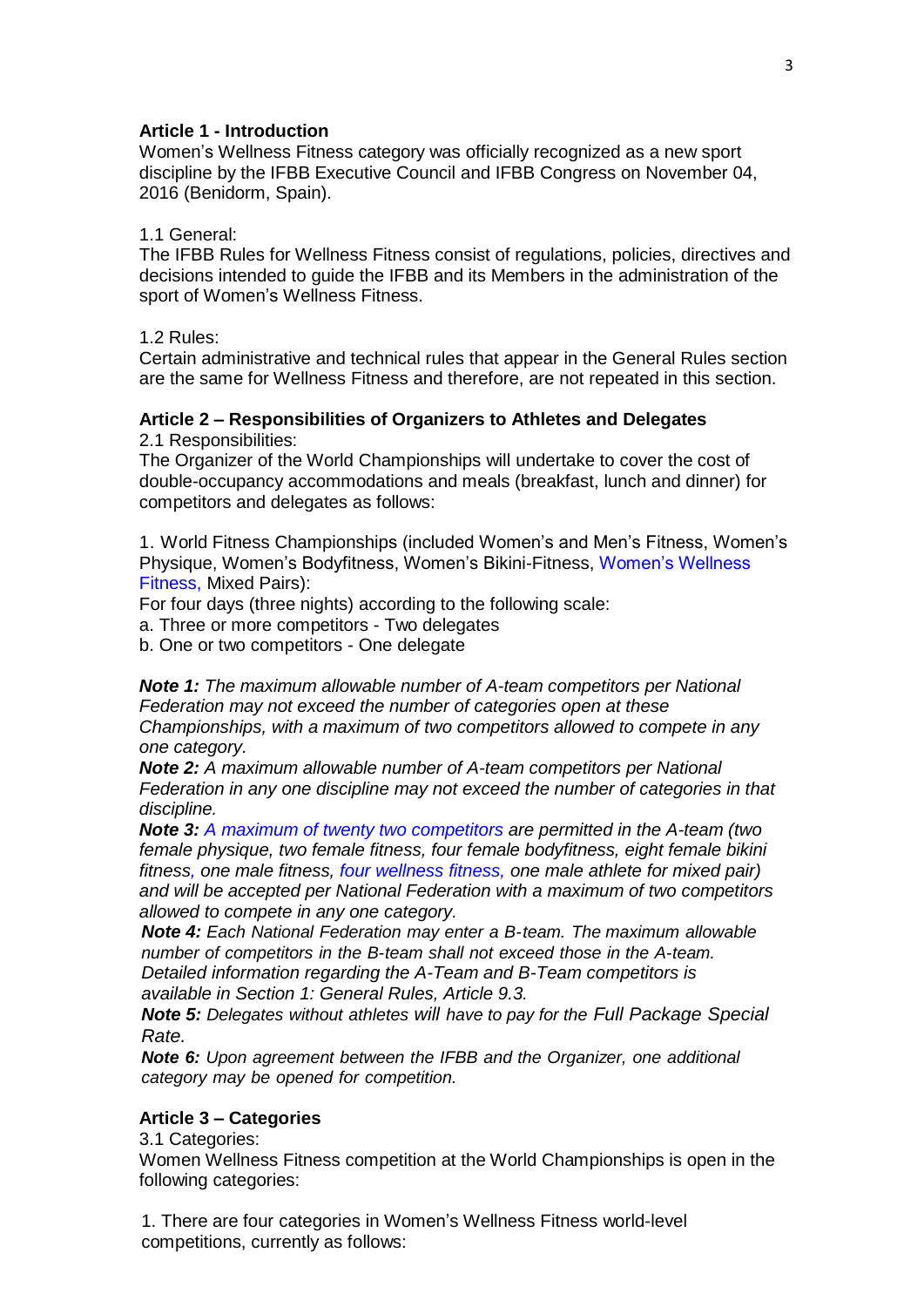- a. Class A: Up to and incl. 158 cm
- b. Class B: Up to and incl. 163 cm
- c. Class C: Up to and incl. 168 cm
- d. Class D: Over 168 cm

2. A category can only be run if there are not less than 6 athletes in this category. If less than 6 athletes, categories will be combined and run as one open class.

#### **Article 4 – Rounds**

4.1 Rounds:

Women's Wellness Fitness will consist of the following three rounds:

1. Prejudging – Elimination Round (Quarter Turns)

2. Prejudging – Round 1 (Quarter Turns)

3. Finals – Round 2 (I-walking plus Quarter Turns)

#### **Article 5 – Prejudging: Elimination Round**

5.1 General:

A time-table for prejudging in each category should be published after the Official Athlete Registration. In order to give themselves time to warm up and change into their posing attire, competitors should be in the backstage warm-up area at least 45 minutes prior to the start time of the judging of their category. All competitors will be solely responsible for ensuring that they are present and prepared to compete when their category is called onstage failing which they may be eliminated from the competition.

5.2 Elimination Round Procedures:

An elimination round will be held when there are more than 15 competitors in a category. IFBB Chief Judge decides if the Elimination Round will be necessary. The elimination round will be carried out as follows:

1. The entire line-up is brought onstage, in numerical order and in a single line or two lines, if necessary.

2. The line-up is divided into two equal-size groups and is positioned onstage so that one group is to the left of the stage; the other group is to the right of the stage. The center portion of the stage is left open for comparison purposes.

3. In numerical order, and in groups of not more than ten competitors at a time, each group is directed to the center-stage area to perform the four quarter turns.

4. The IFBB Chief Judge or Stage Director will direct the competitors through the four quarter turns, which are:

- a. Quarter Turn Right
- b. Quarter Turn Back
- c. Quarter Turn Right
- d. Quarter Turn Front

*Note 1: Detailed description of the Women's Wellness Fitness quarter turns provided in Appendix 1 to this Section. Note 2: Competitors will not chew gum or any other products while onstage. Note 3: Competitors will not drink any liquids while onstage.*

5. At the completion of the quarter turns, the entire category will be reformed into a single line, in numerical order, before exiting the stage.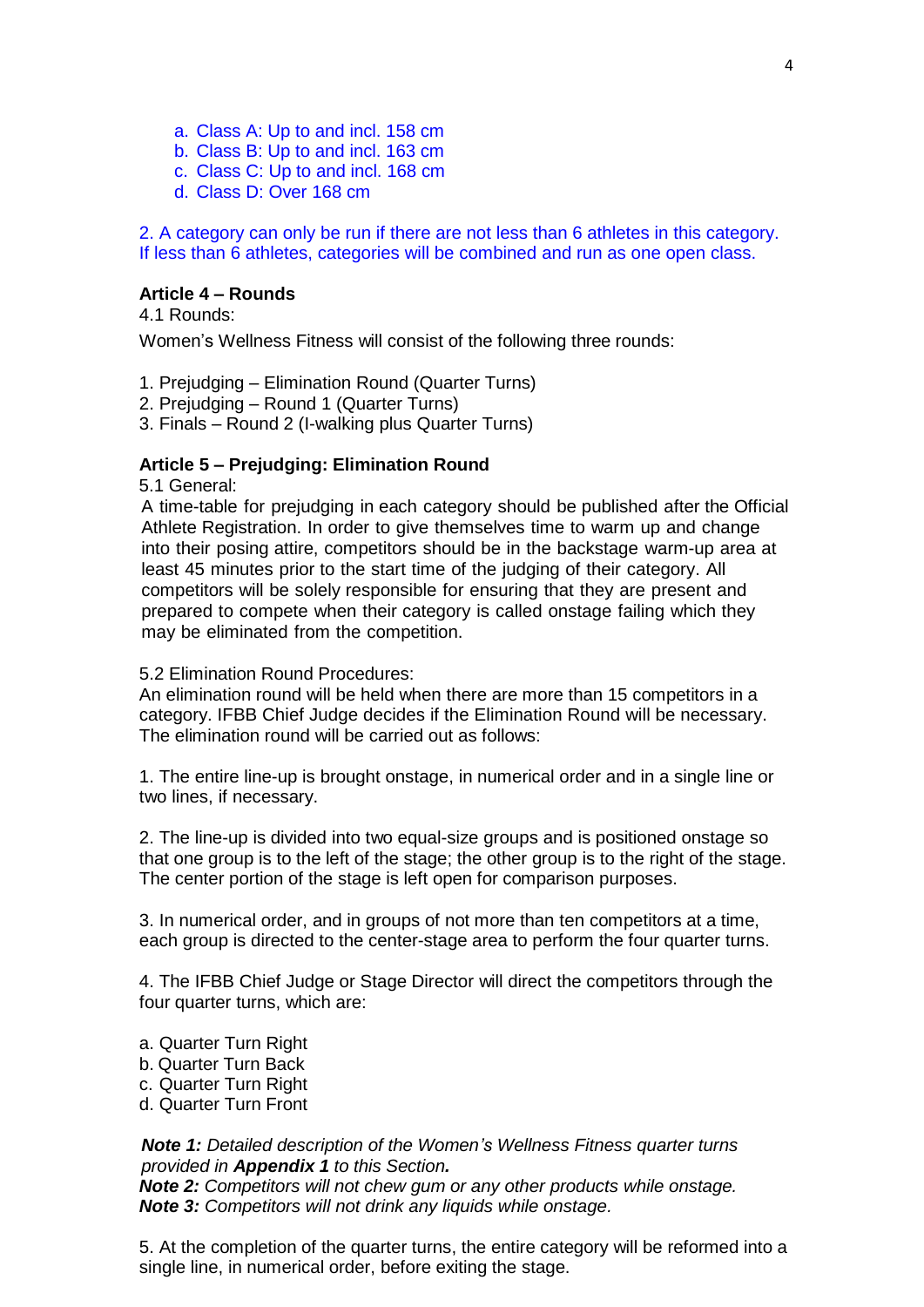## **Article 6 – Prejudging and Finals: Attire for All Rounds**

6.1 Attire for Elimination Round and all other Rounds:

The attire for the Elimination Round and all other Rounds (Two-Piece Bikini) will conform to the following criteria:

1. The bikini will be opaque two-piece in style.

2. The colour, fabric, texture, ornamentation and style of the bikini as well as the colour and style of the high-heels will be left to the competitor's discretion, except as indicated in the below.

3. Sole thickness of the high-heels may have maximum of 1 cm and stiletto height may have maximum of 12 cm. Platform shoes are not allowed.

4. The bikini bottom will cover a minimum of 1/3 of the gluteus maximus and all of the frontal area. The bikini must be in good taste. Strings are strictly prohibited. 5. The attire will be inspected during the Official Athlete Registration.

6.2 The hair may be styled.

6.3 Except for a wedding ring, bracelets and earrings, jewellery will not be worn. Competitors will not wear glasses, watches, wigs or artificial aids to the figure, except breast implants. Implants or fluid injections causing the change of the natural shape of any other parts or muscles of the body are strictly prohibited and may result in disqualification of the competitor.

6.4 The use of tans and bronzers that can be wiped off is not allowed. If the tan comes off by simply wiping, the athlete will not be allowed to enter the stage. Artificial body colouring and self-tanning products may be used provided that it is applied at least twenty-four hours prior to the Prejudging. Professional competition tanning methods (airbrush tanning, cabin spray tanning) may be used if applied by the professional companies and qualified personnel. Sparkles, glitter, shiny metallic pearls or gold coloring are prohibited whether applied as part of a tanning lotion and/or cream or applied separately, regardless of who applied them on the competitor's body.

6.5 The excessive application of oil on the body is strictly prohibited; however, body oils and moisturizers may be used in moderation.

6.6 The IFBB Chief Judge, or a delegated by him official, will have the right to make decision if a competitor's attire meets the criteria established in the Rules and an acceptable standards of aesthetics. The athlete may be disqualified if the attire doesn't meet them.

#### **Article 7 – Prejudging: Scoring of the Elimination Round**

7.1 Scoring of the Elimination Round.

1. At this time, the judges will be assessing the overall physique for the degree of proportion, symmetry, balance, shape and skin tone. Detailed criteria of Wellness Fitness athletes assessment are provided in Article 10 of this Section. The scoring for the Elimination Round will proceed as follows:

2. If there are more than 15 competitors, the judges will select the top 15 by placing an "X" beside their numbers, using Form 1, entitled "Elimination Round (Judges)". IFBB Chief Judge decides if the Elimination Round will be necessary.

3. Using Form 2, entitled "Elimination Round (Statisticians)", the statisticians will transcribe the judge's selections onto this sheet and will then tally the judge's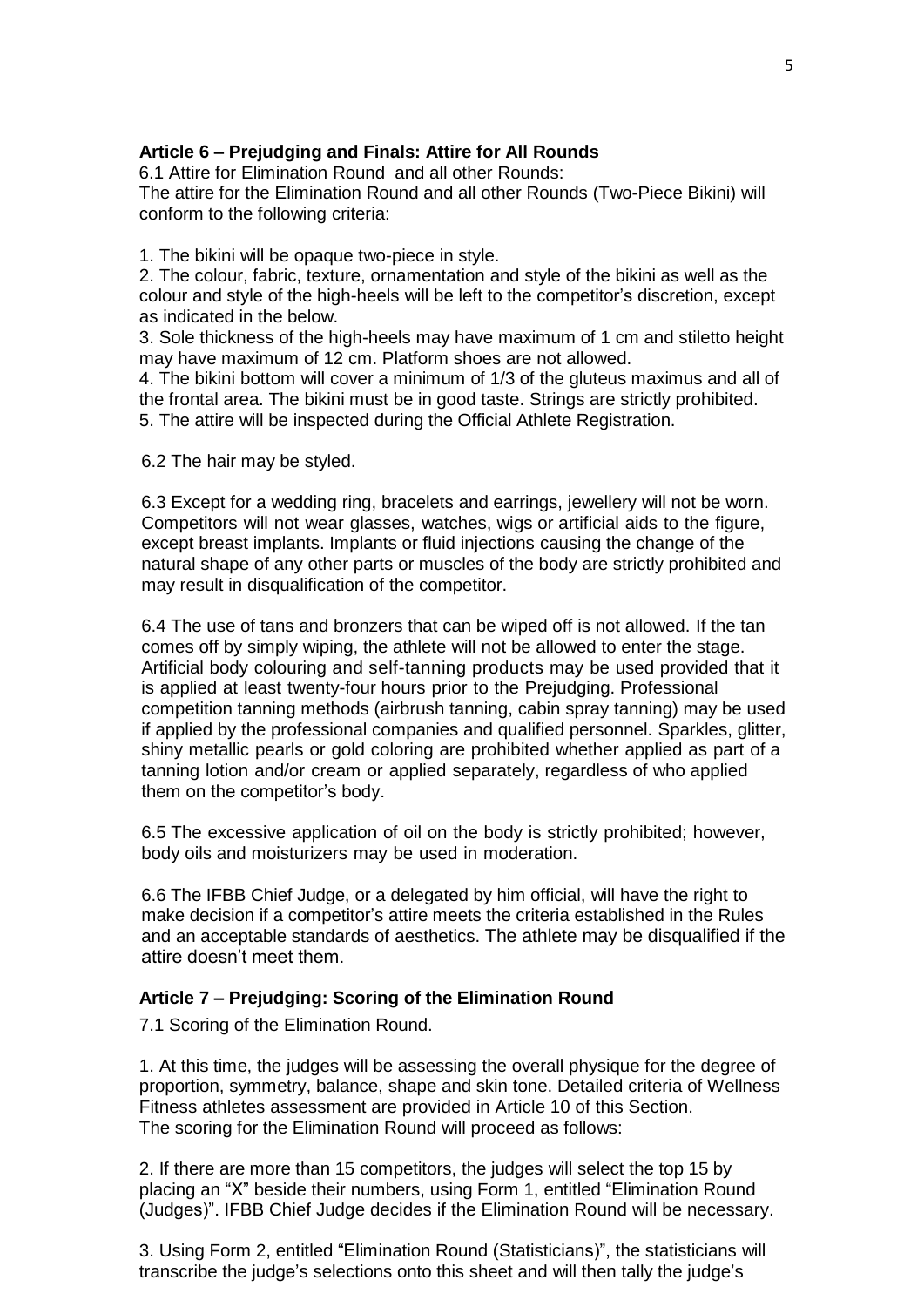scores to select the top 15 competitors.

4. If there is a tie between two or more athletes fighting to enter the top 15, the tied athletes will be brought back onstage, and the judges will perform a reassessment of the four quarter turns to break the tie. 5. Only the top 15 competitors will advance to Round 1.

#### **Article 8 – Prejudging: Presentation of Round 1**

Round 1 may not be held if there are 6 or less competitors in a category. Decision will be made by the Chief Judge and will be announced after the Official Athlete Registration.

8.1 Presentation of Round 1: The procedures for Round 1 will be as follows:

1. The entire line-up is brought onstage, in numerical order and in a single line. If time permits, each semifinalist will be introduced by number, name, and country. Decision will be made by the Chief Judge, who will inform the Master of Ceremony or the Announcer.

2. The line-up will be divided into two equal-size groups and will be positioned onstage so that one group is to the left of the stage; the other group is to the right of the stage. The center portion of the stage will be left open for comparison purposes.

3. In numerical order, and in groups of no more than eight competitors at a time, each group will be directed to center-stage area to perform the four quarter turns. Performing each quarter turn, competitors will stand motionless.

4. This initial grouping of competitors, and performance of the quarter turns, is intended to assist the judges in determining which competitors will take part in the comparisons that follow.

Detailed description of the Women Wellness Fitness quarter turns provided in **Appendix 1** to this Section.

5. All judges submit their individual propositions for the first comparison of the top five athletes to the IFBB Chief Judge. Based on them, the Chief Judge will form the first comparison. The number of athletes to be compared will be determined by the Chief Judge but no less than three and no more than eight competitors will be compared at any one time.

Then the judges may be asked to submit individual propositions for the second comparison of the next five athletes, included competitors placing in the middle of the group. The IFBB Chief Judge will form the second and the next comparisons till all competitors will be compared at least once. The total number of comparisons will be decided by the IFBB Chief Judge.

6. All individual comparisons will be carried out center-stage.

7. Upon completion of the last comparison, all competitors will return to a single lineup, in numerical order, before exiting the stage.

## **Article 9 – Prejudging: Scoring of Round 1**

9.1 Scoring of Round 1: The scoring for Round 1 will proceed as follows:

1. Using Form 3, entitled "Judge's Individual Placings (Prejudging)", each judge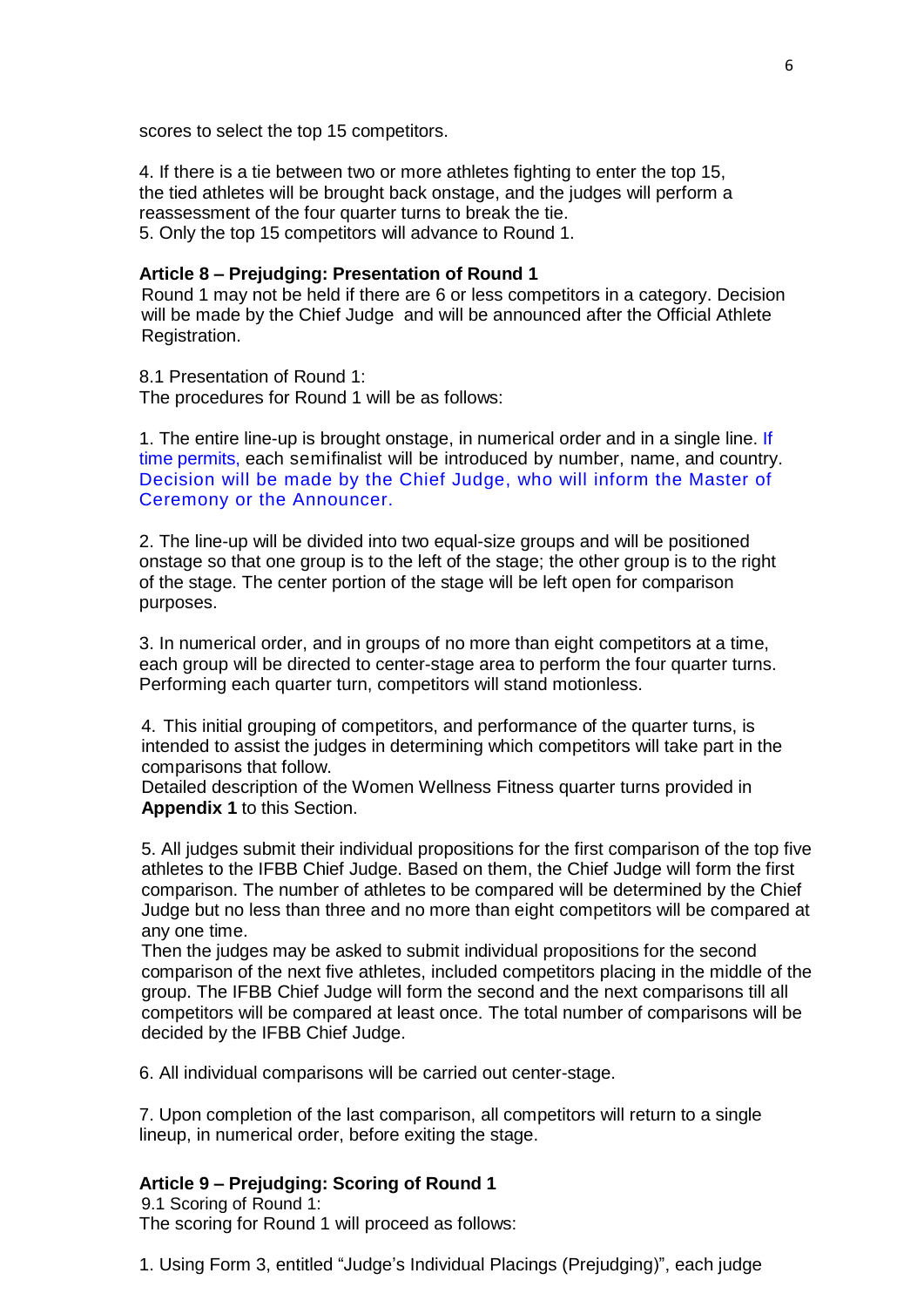will award each competitor an individual placing from 1st to 15th, ensuring that no two or more competitors receive the same placing. The judges may use Form 4, entitled "Judge's Personal Notes" to record their assessment about each competitor.

2. The statisticians will collect Form 3 from the judges and will then transcribe the judge's placings onto Form 5, entitled "Score Sheet (Statisticians)". They will then discard two highest and two lowest scores (if nine judges) or one highest and one lowest (if less than nine judges) for each competitor, will add up the remaining five scores to produce a "Round 1 Subscore" and a "Round 1 Place". The competitor with the lowest subscore is awarded 1st place while the competitor with the highest subscore is awarded 15th place.

3. Should a tie occur in the "Round 1 Subscore", the tie will be broken using the "Relative Placement" method for the athlete's "Round 1 Subscores".

#### *Note: The Relative Placement Method procedure:*

*Each individual judge's scores for the tied athletes will be compared on a columnby column basis with a dot being placed on top of the number for the athlete with the lower placing. All nine regular panel judge's scores (except alternative judges) will be included in the tie breaking calculations. The number of dots will be tallied for each of the tied athletes. The athlete with the greater number of dots will be declared the winner of the tie and will then receive the better placing.*

4. The top 6 competitors from the Prejudging will advance to the Finals and will start the Finals with zero points.

5. The top 6 finalists will be announced just after the Prejudging.

#### **Article 10 – Prejudging: Assessing of Round 1**

10.1 Assessment of Round 1: Round 1 will be assessed using the following criteria:

1. The assessment should take the whole physique into account. The assessment, beginning with a general impression of the physique, should take into consideration the hair; the overall body development and shape; the presentation of a balanced and symmetrically developed, complete, athletic looking physique; the condition of the skin and the skin tone; and the athlete's ability to present herself with confidence, poise and grace.

2. The physique should be assessed as to its level of overall body tone, achieved through athletic endeavors and diet. The body parts should have a nice and firm appearance with a decreased amount of body fat, similar to this exposed by bikinifitness athletes. The physique should not be excessively muscular and should be free from muscle separation and/or striations. Physiques that are considered too muscular or too hard must be marked down.

3. The assessment should also take into consideration the tightness and tone of the skin. The skin tone should be smooth and healthy in appearance, and without cellulite. The hair and makeup should complement the "Total Package" presented by the athlete.

4. The judge's assessment of the athlete's physique should include the athlete's entire presentation, from the moment she walks onstage until the moment she walks offstage. At all times, the Wellness Fitness competitor must be viewed with the emphasis on a "healthy and fit" physique, in an attractively presented "Total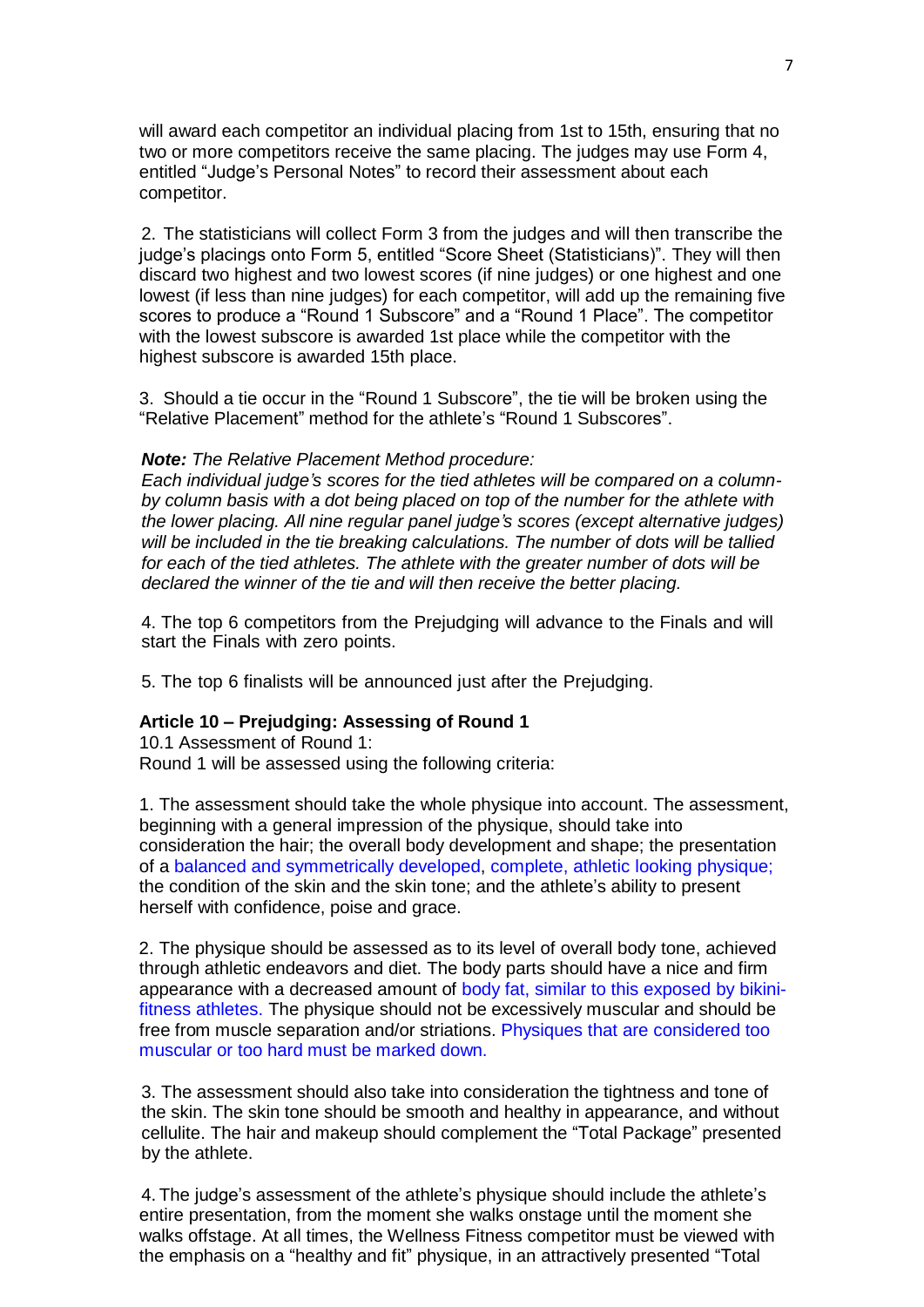#### Package".

5. Judges are reminded that this is neither bodyfitness nor women's physique contest. Competitors should have shape to their muscle but not:

- separation
- definition
- very low bodyfat level
- dryness or density that are seen at bodyfitness competitions
- muscle size and quality seen at women's physique competitions

Any competitor who exhibits these features is to be marked down.

#### **Article 11 – Finals**

11.1 The procedures for the Finals:

The top 6 athletes from the Prejudging advance to the Finals, which consists of a single round:

1. Round 2: I-walking and Quarter Turns

11.2 The attire for Round 2 will conform to the same criteria as for Round 1 (see Article 6).

*Note: Competitors may use a different costume that in Round 1; however, it must still conform to the standards of taste and decency as described in Article 6*.

#### **Article 12 – Finals: Presentation of Round 2**

12.1 Presentation of Round 2:

The procedures for Round 2 shall be as follows:

1. The top 6 finalists will be called on stage, one by one, in numerical order and will perform the I-walking:

- The competitor will walk to the center of the stage, will stop and perform four different positions of her choice.
- The competitor will then walk to the line-up in the rear part of the stage.

2. The top 6 finalists will be directed to the center of the stage, in a single line and in numerical order.

- 3. The IFBB Chief Judge or Stage Director will direct the competitors, as a group, through the four quarter turns in numerical order and then in the reverse order. Performing each turn, competitors will stand motionless.
- 4. These quarter turns will be done in the following way:
	- Front stance: competitors will stand with one hand resting on the hip and one leg slightly moved to the side.
	- Quarter turn right: competitors will perform the first quarter turn to the right. They will stand left side to the judges, with upper body slightly turned toward the judges and face looking at the judges. Right hand resting on the right hip, left arm hold down and slightly back from the centerline of the body, feet placed freely but not together.
	- Quarter turn back: competitors will perform the next quarter turn to the right and will stand back to the judges. They will stand straight, not leaning the upper body forward. with one hand resting on the hip and one leg slightly moved to the side. Second hand hanging down along the body, slightly out of to the side, with open palm and straight, aesthetically configured fingers. Competitors are not allowed to turn their upper body towards the judges and should face the back of the stage at all time during the comparison.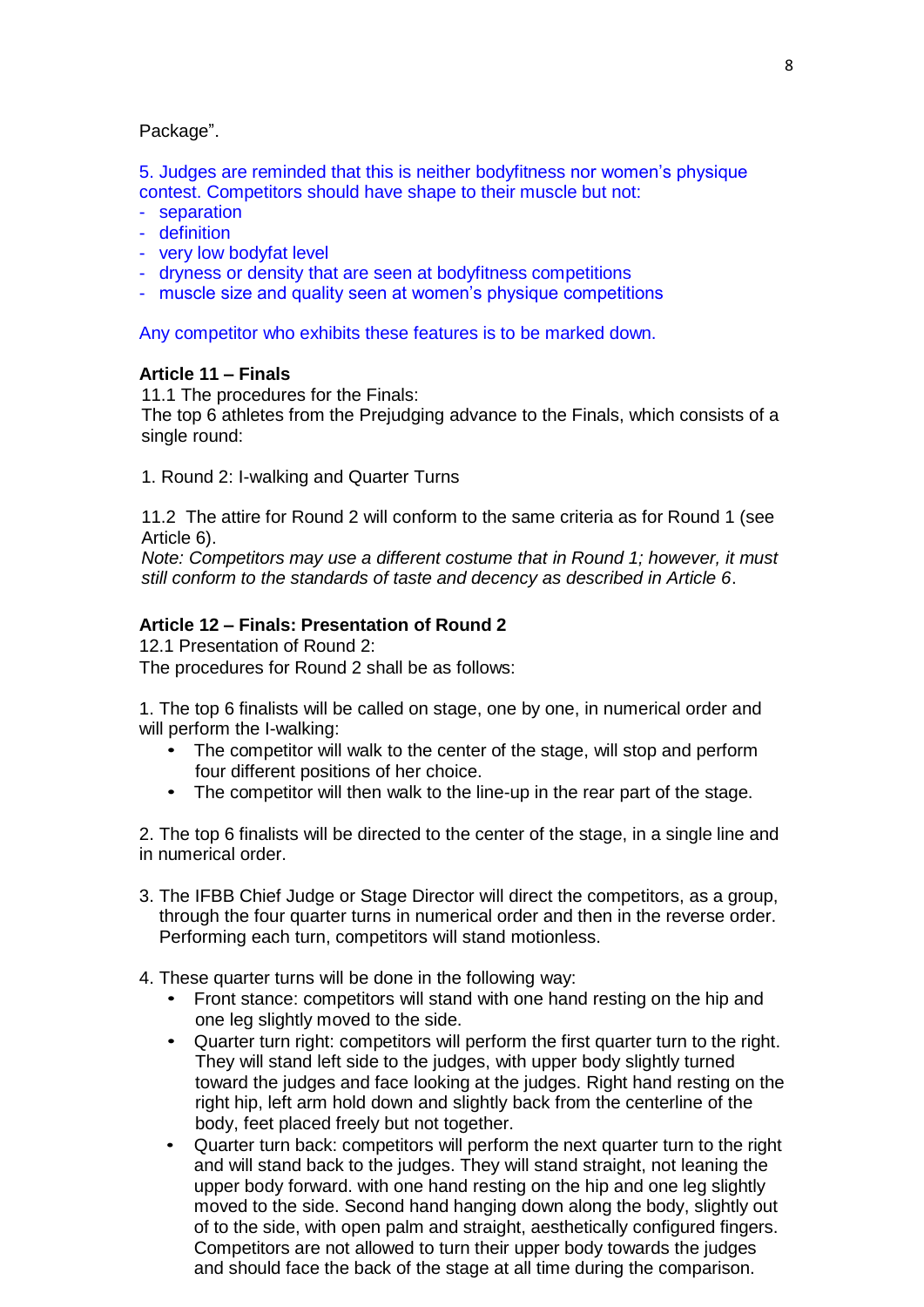- Three steps forward: following a command given by the Chief Judge or Stage Director, competitors will walk 3 steps forward, toward the back of the stage and then they will stop and perform the back stance.
- Quarter turn right: competitors will do the next quarter turn to the right and will stand their right side to the judges, with upper body slightly turned toward the judges and face looking at the judges. Left hand resting on the left hip, right arm hold down and slightly back from the centerline of the body, feet placed freely but not together.
- Quarter turn front: competitors will do the last quarter turn to the right and will perform front stance.
- Three steps forward: following a command given by the Chief Judge or Stage Director, competitors will walk 3 steps forward, toward the front of the stage and then they will stop and perform the front stance.

5. Detailed description of quarter turns is provided in **Appendix 1** to this Section.

6. The Stage Director will change the order of the competitors in the line-up and the Chief Judge will direct the competitors through the four quarter turns once again.

7. On completion of the quarter turns, the competitors exit the stage.

#### **Article 13 – Finals: Scoring of Round 2**

13.1 The scoring for Round 2 will proceed as follows:

1. The judges, using Form 6, entitled "Judge's Individual Placings (Finals)", and using the same criteria for judging as used during the Prejudging Round 1, will place the competitors from 1st to 6th, giving no two athletes the same placing.

2. The statisticians will collect Form 6 from the judges and will then transcribe the judge's placings onto Form 5, entitled "Score Sheet (Statisticians)". They will then discard two highest and two lowest scores (if nine judges) or one highest and one lowest (if less than nine judges) for each competitor, and will add up the remaining five scores and will write the total under the column marked "Round 2 Subscore". Points from the Prejudging (Round 1) are not taken into consideration in the Finals. Each competitor begins the Finals with "zero points".

3. Should a tie occur in the "Round 2 Subscore", the tie will be broken using the "Relative Placement" method applied to the athlete's "Round 2 Subscore" (see Article 9, Point 3).

## **Article 14 – Finals: Assessing of Round 2**

14.1 Assessment of Round 2:

Round 2 is assessed using the same criteria as detailed in Article 10 (Assessment of Round 1). More details in **Appendix 1** to this Section.

The judges must ensure that this round is judged from a "fresh" perspective, ensuring that all competitors receive fair assessment based upon their body condition presented in this round.

## **Article 15 – Finals: The Awarding Ceremony**

15.1 Awarding Ceremony:

The top 6 finalists will be called onstage to take part in the award ceremony. The Master of Ceremonies will announce the number, name and country of the competitor in 6th place and will continue to the competitor in the 1st place. The President of the IFBB, or the top IFBB official at the contests, accompanied by the other official(s) invited by him to take part in this Ceremony, will present the IFBB Medals and/or trophies to the winners.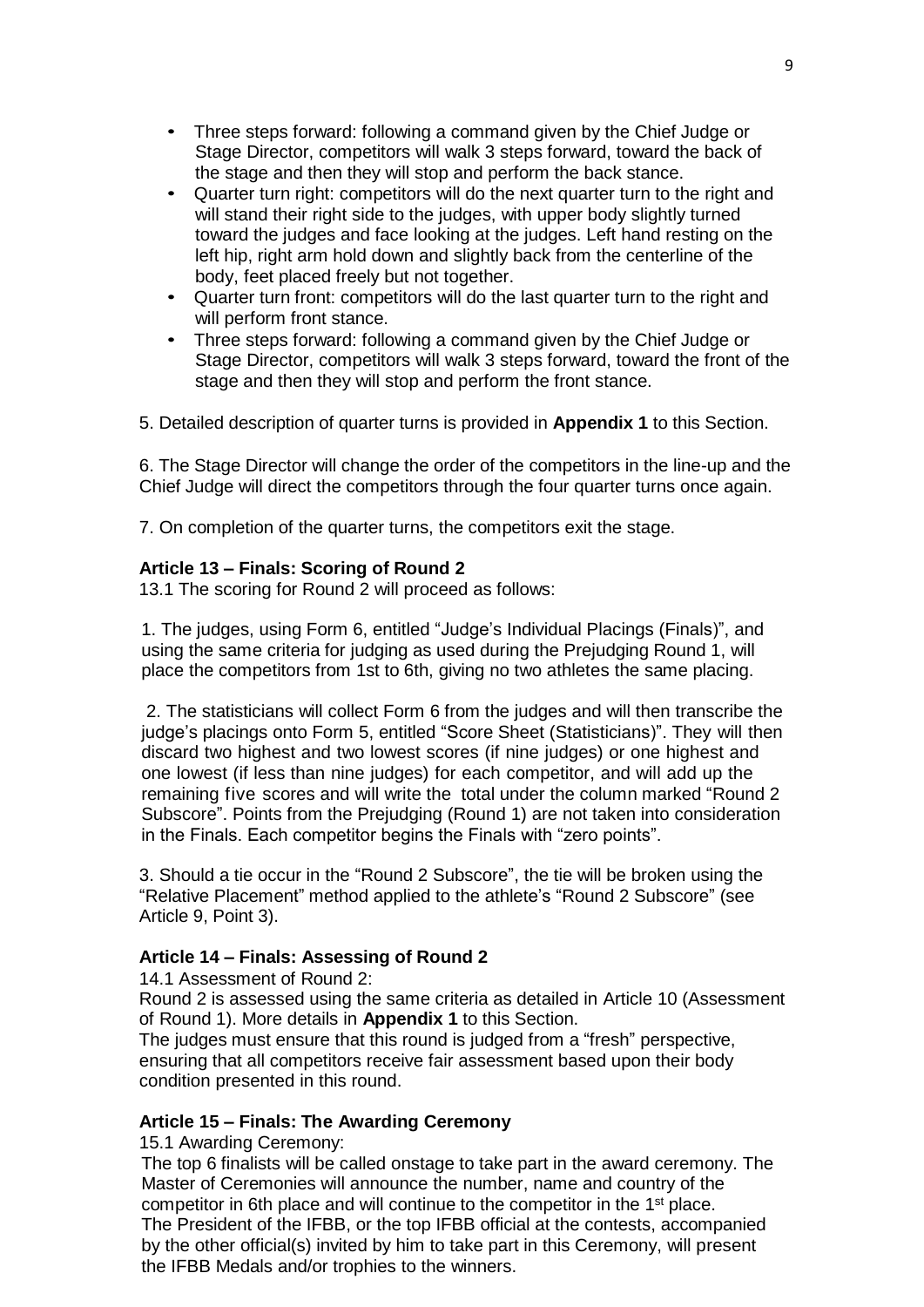The national anthem (short version) of the country of the 1st place winner will be played immediately following his receipt of the 1st place award(s).

After the national anthem, the finalists are obliged to remain onstage for a brief period of time for photographic purposes, and to follow the IFBB Chief Judge or Stage Director commands. During the Awarding Ceremony, competitors are not allowed to display their country's flag.

Competitors are expected to accept their places, medals and/or awards and to take part in the Awarding Ceremony to its end (photo session). Competitor, who ostentatiously manifests his/her disapproval and/or leave the stage prior to the end of the Awarding Ceremony, may be disqualified.

Detailed description of the Awarding Ceremony is available in Section 1: General Rules, Article 16.

#### **Article 16 – Finals: Overall Category and Award**

16.1 In Women's Wellness Fitness the Overall Category is conducted in:

a. Senior Women's Wellness Fitness (for a maximum of four champions)

16.2 The Overall Category will proceed as follows:

1. Immediately following the Award Ceremony for the last Wellness Fitness category, two category winners will be brought onstage in numerical order and in a single line, wearing their two-piece bikini and high heels.

2. The IFBB Chief Judge will direct the competitors through the quarter turns performed at the center of the stage, in numerical order and then in the reverse order.

3. On completion of the quarter turns, the competitors exit the stage.

4. The judges will use Form 6, entitled "Judge's Individual Placings (Finals)". Each judge will award each competitor an individual placing from 1st to last, ensuring that no two competitors receive the same placing.

5. Using Form 5, entitled "Score Sheet (Statisticians)", with nine judges, two highest and two lowest scores will be discarded. The remaining scores will be added to produce an "Overall Category Score" and an "OVERALL CATEGORY PLACE".

6. Should a tie occur in the "Overall Category Score", the tie will be broken using the "Relative Placement" to this category (see Article 9, point 3).

7. The "Overall Champion" will be announced and the IFBB Overall Trophy will be presented to her by the IFBB President or top IFBB official at the contest. The trophy will be supplied by the organizing National Federation.

#### **Article 17 – Teams Classification Results and Award**

17.1 Best National Teams:

The Best National Teams scoring includes top 2 Wellness Fitness competitors from each National Federation.

Detailed procedure of the Teams Classification calculations is available in Section 1: General Rules, Article 18.

The chief delegates or team managers of the top 3 countries will accept the awards on behalf of their countries.

Publication of the Final Results – according to Section 1: General Rules, Article 18.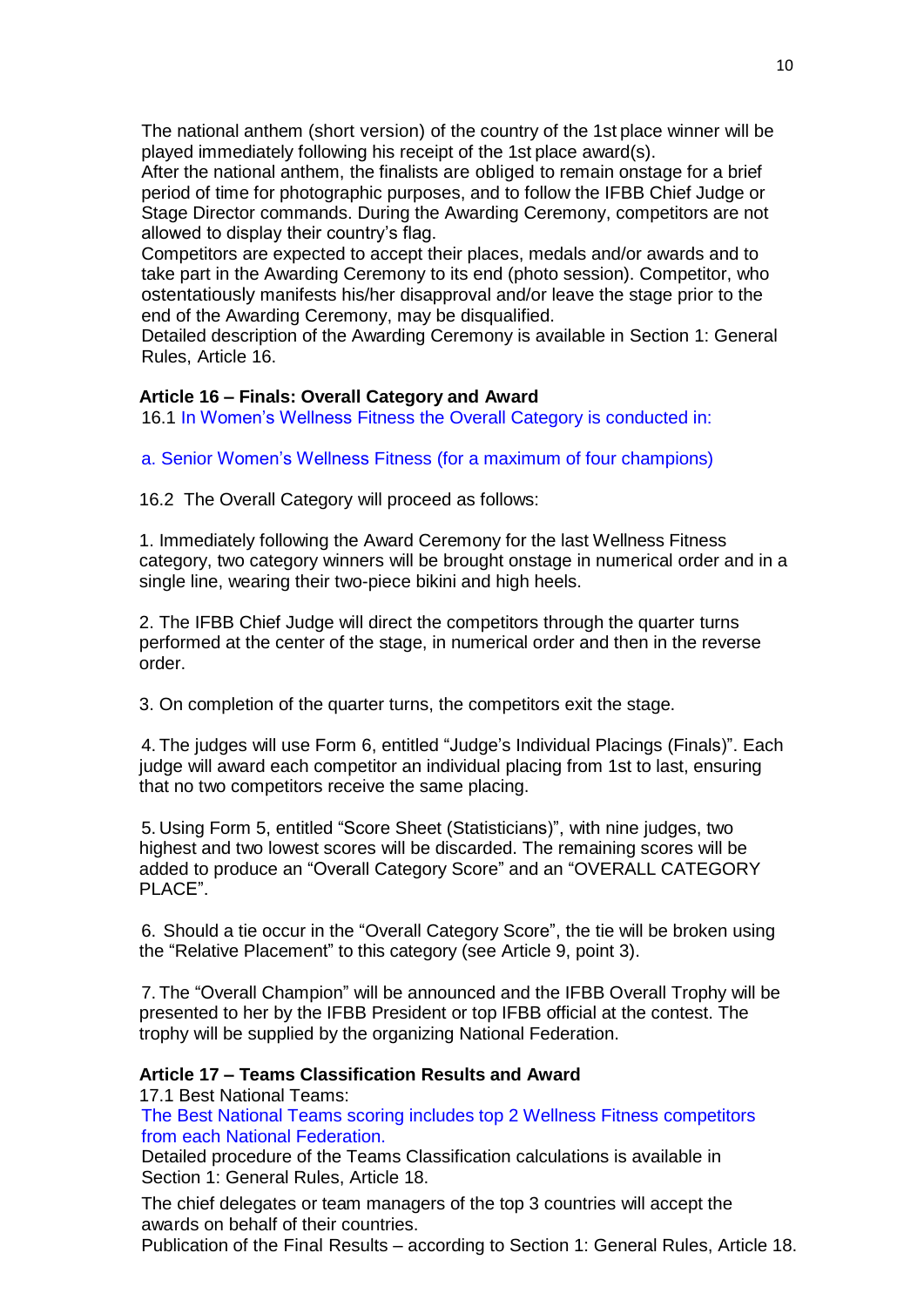#### **APPENDIX 1 DESCRIPTION OF QUARTER TURNS IN A WELLNESS FITNESS COMPETITION**

#### **INTRODUCTION:**

Judges are strongly reminded that they are judging a WOMEN'S WELLNESS FITNESS competition. The extreme muscularity, vascularity, muscular definition and separation, dryness and/or dieted leanness will not be considered acceptable if displayed by a Wellness Fitness competitor and therefore, must be marked down.

#### **GENERAL PRESENTATION:**

The Wellness Fitness division is intended for women who prefer a muscular physique without muscle separation, athletic and aesthetically pleasing, with a bigger body mass than in Bikini Fitness. From this point of view, Wellness Fitness is placed somewhere between Bikini Fitness and Women's Physique.

Judges are reminded that the competitor's posture and bearing, at all times while onstage, is to be considered. The overall image displayed should demonstrate poise, femininity and self-confidence. This is especially true at all times when the competitor is performing I-walking in the finals, standing in the line-up and during the comparisons of the quarter turns. When standing in the line-up, the competitors shall be warned against adopting a tense pose, displaying the muscularity.

A relaxed stance in the line-up means that the competitor will:

- stand erect, front to the judges, with one hand resting on the hip and one leg slightly moved to the side. Second arm hanging at the side.

Head and eyes towards the front, shoulders back, chest out, stomach in. On the IFBB Chief Judge command, competitors standing in the line-up should perform the Front Position.

## **QUARTER TURNS**

Competitors who fail to adopt the proper stance will receive one warning after which points will be deducted from their score. Performing each quarter turn, competitors will stand motionless.

#### **Front Position:**

Competitors will stand erect, head and eyes facing the same direction as the body, with one hand resting on the hip and one leg slightly moved to the side. Second hand hanging down along the body, slightly out of to the side, with open palm and straight, aesthetically configured fingers. Knees unbent, stomach in, chest out, shoulders back.

#### **Quarter turn right (left side to the judges):**

Competitors will perform the first quarter turn to the right. They will stand left side to the judges, with upper body slightly turned toward the judges and face looking at the judges. Right hand resting on the right hip, left arm hold down and slightly back from the centerline of the body, with open palm and straight, aesthetically configured fingers. Left hip slightly raised, left leg (nearest the judges) slightly bent in the knee, left foot moved forward a couple of centimeters, resting on the toes.

## **Quarter turn back:**

Competitors will perform the next quarter turn to the right and will stand back to the judges. They will stand straight, not leaning the upper body forward. with one hand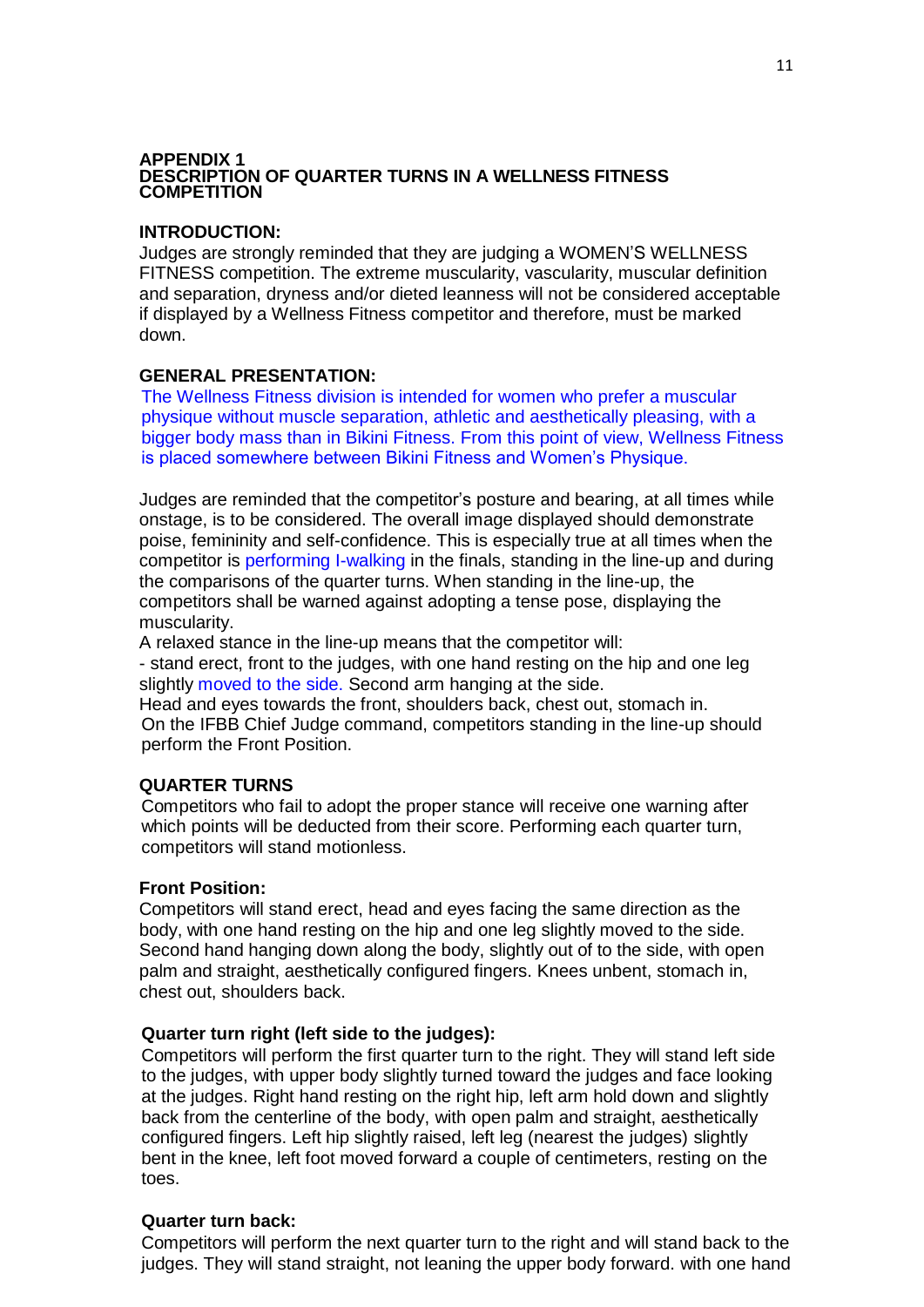resting on the hip and one leg slightly moved to the side. Second hand hanging down along the body, slightly out of to the side, with open palm and straight, aesthetically configured fingers. Knees unbent, stomach in, chest out, shoulders back. Lower back curvature natural or with slight lordosis, upper back straight, head up. Competitors are not allowed to turn their upper body towards the judges and should face the back of the stage at all time during the comparison.

#### **Quarter turn right (right side to the judges):**

Competitors will do the next quarter turn to the right and will stand their right side to the judges, with upper body slightly turned toward the judges and face looking at the judges. Left hand resting on the left hip, right arm hold down and slightly back from the centerline of the body, with open palm and straight, aesthetically configured fingers. Right hip slightly raised, right leg (nearest the judges) slightly bent in the knee, right foot moved forward a couple of centimeters, resting on the toes.

#### **APPENDIX 2: HOW TO ASSESS WELLNESS FITNESS QUARTER TURNS**

The assessment should take the whole physique into account. The assessment, beginning with a general impression of the physique, should take into consideration the hair, make-up and face, the overall body development and shape; the presentation of a balanced, proportionally and symmetrically developed, complete physique; the condition of the skin and the skin tone; and the athlete's ability to present herself with confidence, poise and grace. Since muscularity development and muscle quality is not assessed, the judges should favour competitors with a harmonious, classic female physique, good posture, correct anatomical structure (including body framework, correct spinal curves, limbs and trunk in good proportion, straight legs, not bandy or knockkneed). Vertical proportions (legs to upper body length) are ones of the key factors. Horizontal proportions (hips and waist to shoulder width) may favour women with a bit bigger hips, thighs and buttocks.

The physique should be assessed as to its level of overall body tone, achieved through athletic endeavors and diet. The body parts should have a nice and firm appearance with a decreased amount of body fat, similar to this displayed by bikini-fitness competitors. The physique should neither be excessively muscular nor excessively lean and should be free from muscle separation and/or striations. Physiques that are considered too muscular, too hard or too dry must be marked down.

The assessment should also take into consideration the tightness and tone of the skin. The skin tone should be smooth and healthy in appearance, and without cellulite. The hair and makeup should complement the "Total Package" presented by the athlete.

The judge's assessment of the athlete's physique should include the athlete's entire presentation, from the moment she walks onstage until the moment she walks offstage. At all times, the Wellness Fitness competitor must be viewed with the emphasis on a "healthy and fit" physique, in an attractively presented, impressive "Total Package".

Judges are reminded that this is not a bodyfitness or women's physique contest. The competitors should have shape to their muscle but not the separation, definition, very low body fat level, dryness or hardness that are seen at bodyfitness competitions or muscularity and muscle quality seen at women's physique